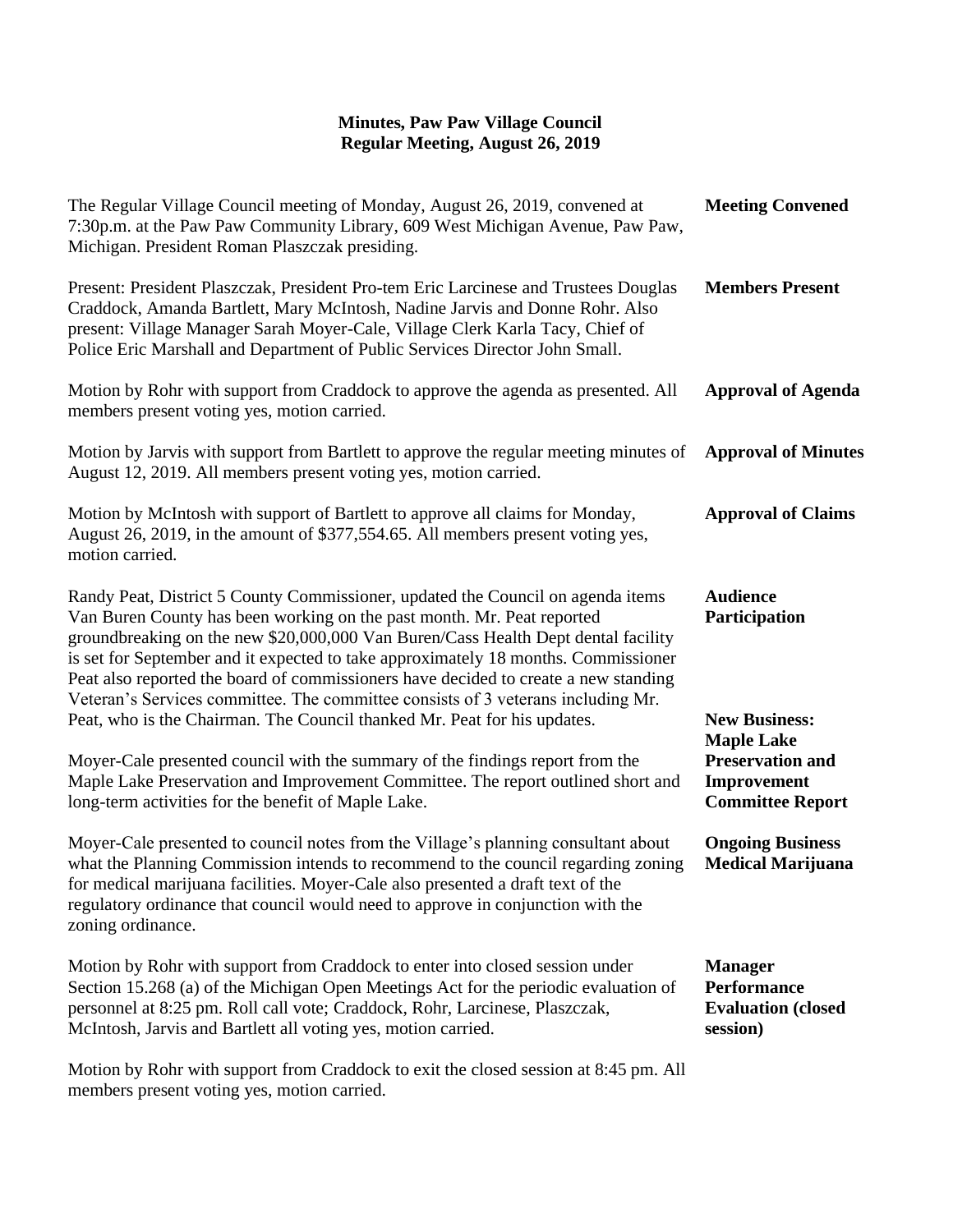## **Minutes, Paw Paw Village Council Regular Meeting, August 26, 2019**

| Motion by Rohr with support from Craddock to approve and accept the new employment<br>contract for Village Manager Sarah Moyer-Cale effective August 31, 2019 through<br>August 31, 2023. Roll call vote; Bartlett, Jarvis, Plaszczak, Larcinese, Rohr and<br>Craddock voting yes, McIntosh voting no, motion carried.                                                                                                                    | <b>Approval of</b><br><b>Employment</b><br><b>Contract for Village</b><br><b>Manager</b> |
|-------------------------------------------------------------------------------------------------------------------------------------------------------------------------------------------------------------------------------------------------------------------------------------------------------------------------------------------------------------------------------------------------------------------------------------------|------------------------------------------------------------------------------------------|
| No Report.                                                                                                                                                                                                                                                                                                                                                                                                                                | <b>Committee Meetings</b><br>and Reports<br><b>Finance and Admin</b>                     |
| No Report.                                                                                                                                                                                                                                                                                                                                                                                                                                | <b>Public Services</b>                                                                   |
| No Report.                                                                                                                                                                                                                                                                                                                                                                                                                                | Area Parks & Rec                                                                         |
| No Report.                                                                                                                                                                                                                                                                                                                                                                                                                                | <b>DDA</b>                                                                               |
| No Report.                                                                                                                                                                                                                                                                                                                                                                                                                                | <b>Economic Develop</b>                                                                  |
| No Report.                                                                                                                                                                                                                                                                                                                                                                                                                                | <b>Farmers Market</b>                                                                    |
| No Report                                                                                                                                                                                                                                                                                                                                                                                                                                 | <b>Fire Board</b>                                                                        |
| Plaszczak reported the Historical Committee is looking for coverage for the Carnegie<br>Center's baseball exhibit during the Wine & Harvest Festival.                                                                                                                                                                                                                                                                                     | <b>Historical Committee</b>                                                              |
| Rohr reported the open house for newly remodeled housing commission apartments<br>will be held from 3-6 on September $13th$ .                                                                                                                                                                                                                                                                                                             | <b>Housing Commission</b>                                                                |
| Plaszczak reported the Maple Lake Association's annual picnic will be held on<br>September $1st$ .                                                                                                                                                                                                                                                                                                                                        | <b>Maple Lake</b><br><b>Preservation</b>                                                 |
| No Report.                                                                                                                                                                                                                                                                                                                                                                                                                                | <b>Planning Commission</b>                                                               |
| Moyer-Cale reported the Wellhead Protection Committee is wrapping up the year end<br>for the grant work and are in discussion on how to best utilize the remaining funds.                                                                                                                                                                                                                                                                 | <b>Wellhead Protection</b>                                                               |
| No Report.                                                                                                                                                                                                                                                                                                                                                                                                                                | <b>Wine &amp; Harvest</b>                                                                |
| Plaszczak reported he spoke with the head of the library board, Mary Bennett<br>regarding their choice to opt out of the DDA capture in 2017 and for continuing years.<br>Ms. Bennett said she will discuss options with the board and get back to President<br>Plaszczak. Plaszczak also noted he and Moyer-Cale recently met with both State Rep.<br>Beth Griffin and Township Supervisor Stull to discuss projects each are working on | <b>Council Member</b><br><b>Comments</b><br><b>Plaszczak</b>                             |

that may affect the village.